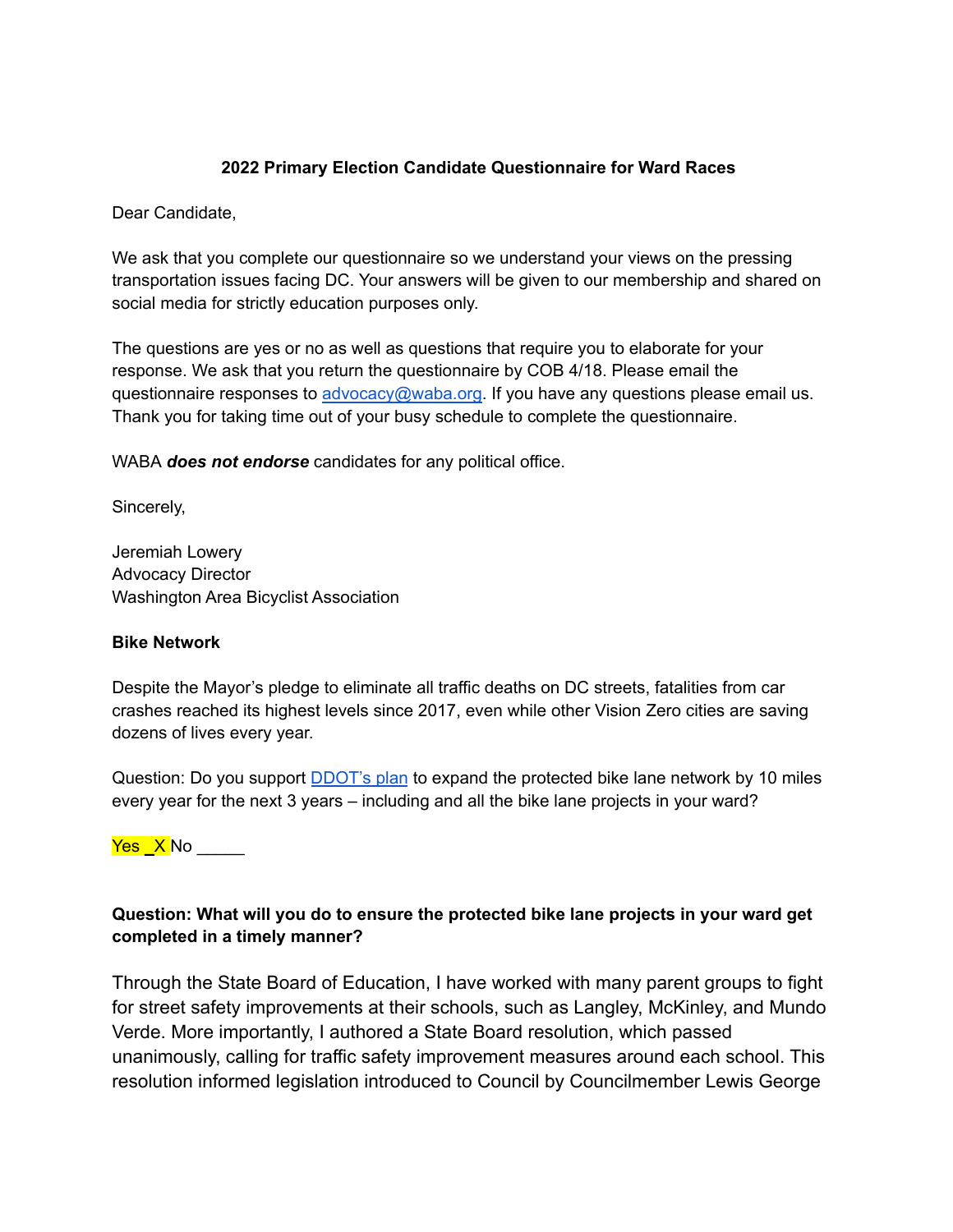mandating safety improvement measures around every public school. This will undoubtedly improve safety and perhaps save lives.

As Councilmember, I pledge to continue my practice of active engagement with Ward 5 residents and then holding government agencies accountable to make sure residents get the public services and facilities they want and deserve. Accountability, meaningful community engagement, and relentless oversight are the key tools to make sure we are identifying priority places where bike lanes are most needed and then following through with our plans

For example, Rhode Island Ave NE is often treated as a dangerous highway running through the heart of Ward 5. My vision would be to expand the sidewalk, which has become dangerous for folks of all abilities to traverse, to create space for pedestrians to walk comfortably and safely.

I would bring my oversight capacity, and my bully pulpit, to hold DDOT accountable to completing protected bike lanes. And I would engage actively when projects are slowed down over resident concerns about giving up parking or driving lanes. I lead by listening and I've proven myself a capable leader at balancing tensions in the community to come up with solutions that address everyone's concerns.

## **Budget**

Bike lanes are an incentive for District residents who choose to travel in ways that conserve land, energy, and fuel and they also fight climate change. DDOT's long-range plan envisions miles of protected bicycle lanes – which makes bicycling safer, easier and more popular and also reduces fuel use.

Question: Will you press DDOT to accelerate plans for more protected bike lanes (which may repurpose driving lanes and street parking) and budget adequate money for DDOT to build these bike lanes? Including ensuring DDOT has the staff and resources in the budget to complete the projects at a rapid pace?

# <mark>Yes X</mark> No  $\overline{ }$

## **Question: What other budgetary biking and transportation items will you fight for and prioritize?**

I support devoting funds for connected trails and a focus on trails in low income communities. I also support an e-bike and e-trike subsidy so more folks can afford to have accessible, sustainable, gas-free, and family-friendly electric options. On other transportation issues, I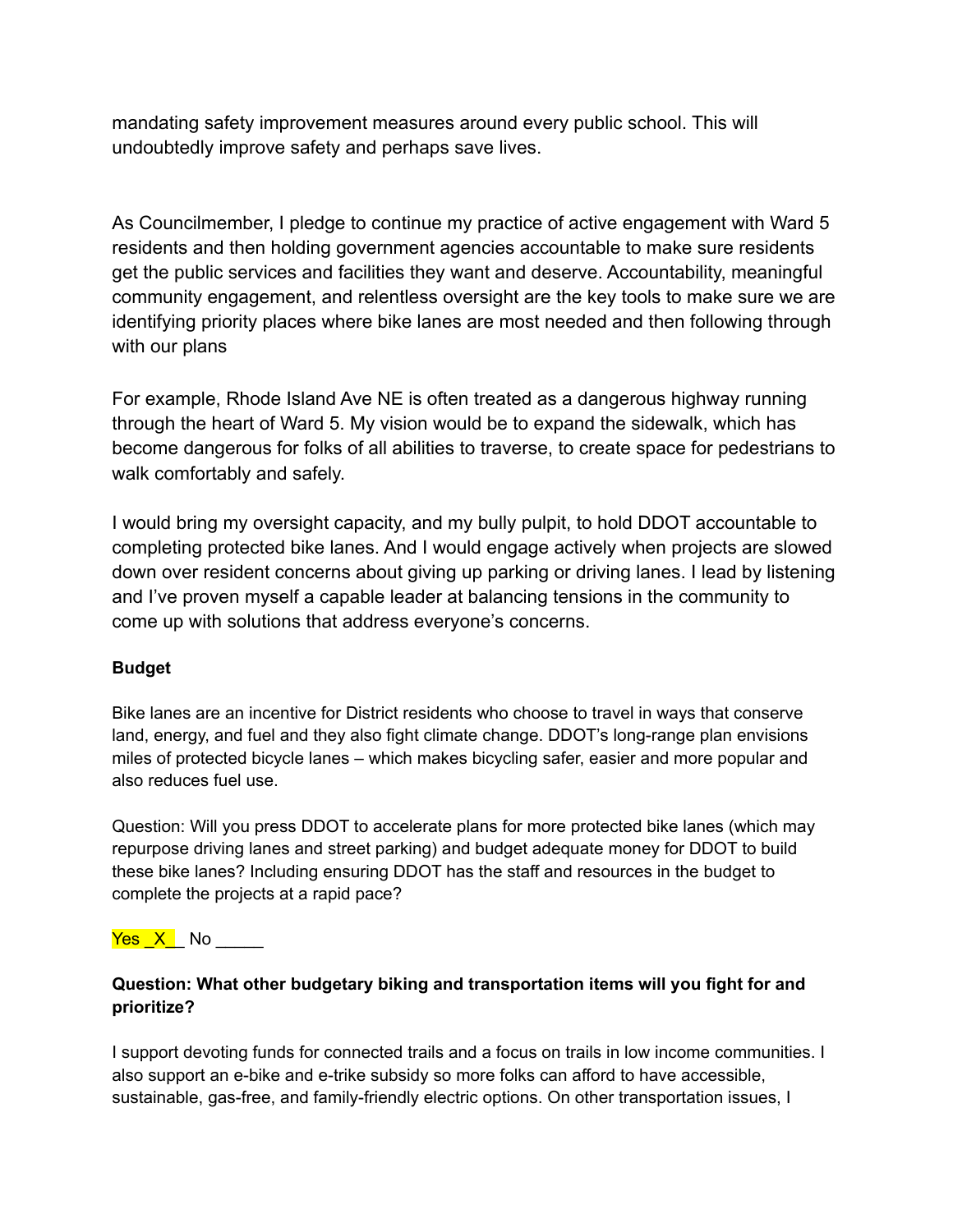support funding to create more dedicated bus lanes, as well as to move toward free public transit. I'm also open to calls for congestion pricing, which could provide funding for these and other transportation projects.

#### **Trails Network**

The Capital Trails Coalition seeks to create a world-class network of multi-use trails that are equitably distributed throughout the Washington DC region. The Coalition is in the process of finding funding to complete 800 miles of planned trails into pavement that people can walk and bike on. Trails are an economic boost for local economies and improve the health and well being of communities, would you support DC, alongside MD and VA, dedicating funding to complete our regional trail network?

#### <mark>Yes X </mark>No  $\overline{ }$

## **Further explain how you would advocate for the completion of the DC's portion of the Trail Network?**

As noted above, I would prioritize devoting budget resources to expanding our trail network and accountability mechanisms to make sure they get done. I would work to ensure that this is done with equity and working families lenses. That means ensuring that communities that have been harmed by housing and transportation discrimination are prioritized as trails are being planned and completed.

#### **Vision Zero**

Do you support the recent bills before the Transportation Committee, that would ban right turn on reds and permit the so-called Idaho stop?

 $Yes\_X$  No \_\_\_\_\_

## **Vision Zero - is it working and if not, what needs to be done by the District to achieve the goal of zero deaths due to traffic crashes?**

As noted in my [Safe Streets platform](https://www.zacharyforward5.com/post/zachary-announces-his-safe-streets-platform), Vision Zero is not working. With reckless driving and pedestrian fatalities on the rise, I don't see how anyone could consider it a success.

My platform calls for the following:

#### **1. Create a REAL Vision Zero action plan that protects community members:**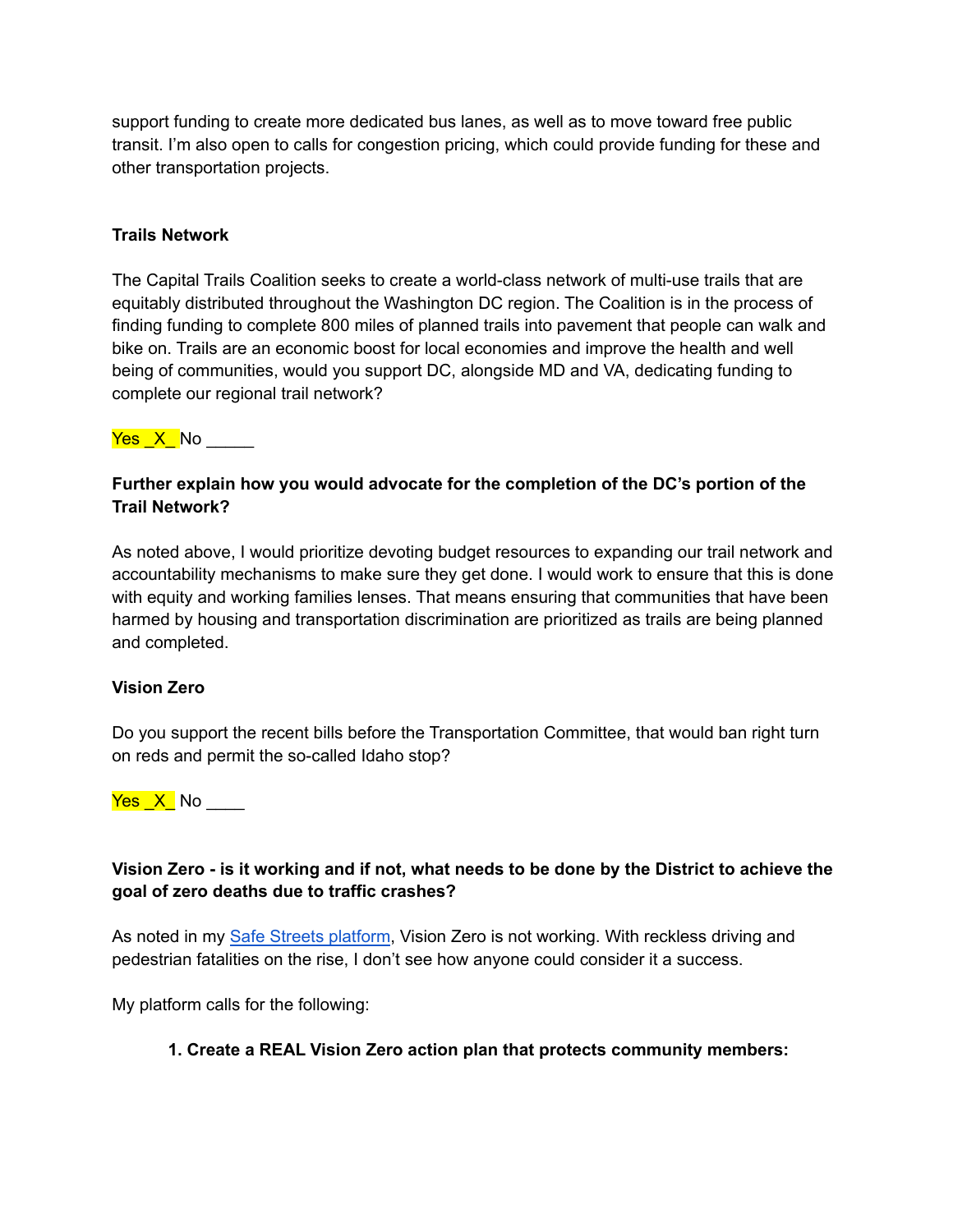- Make street redesign a budget priority with dedicated revenue streams to aggressively curb traffic violence
- Expand DDOT capacity and legal mandates for designs to default to safest alternative
- Redesign every deadly arterial prioritizing MoveDC plans for bus and bike lanes
- Complete the protected, connected bike network
- Create a Safe Routes to School Intersection redesign plan to systematically improve intersections adjacent to every school. Use interim and then permanent tactical improvements like raised crosswalks
- Establish a Sidewalk Strike team to clear sidewalk repair requests in weeks and proactively connect with neighbors to find needed fixes
- Hold DC agencies and contractors accountable to laws requiring safe accommodations for pedestrians and cyclists due to construction

## **2. Redesign enforcement to change dangerous behavior, not just collect revenue:**

- Remove traffic enforcement from MPD to end biased stops and reduce armed encounters
- Adjust automated enforcement fines to income levels to reduce the inequality of flat fares that harshly punish low-income neighbors while barely slapping the wrist of wealthy ones
- Get consistently dangerous and reckless drivers off the street with license suspension
- Boot and tow cars with thousands of outstanding tickets reflecting persistent violations -- particularly out-of-state drivers

**3. Reduce car ownership and trips by establishing a local e-bike tax credit/subsidy, incentivizing car-share programs, and advocating for walkable neighborhood amenities (i.e., parks, groceries, restaurants)**

**4. Increase bus services and routes, including bringing a Circulator route to Ward 5**

## **Transportation Equity Priorities**

If elected or re-elected this year, what policie(s) or legislation will you pursue in your upcoming term to ensure our transportation system is equitably moving forward?